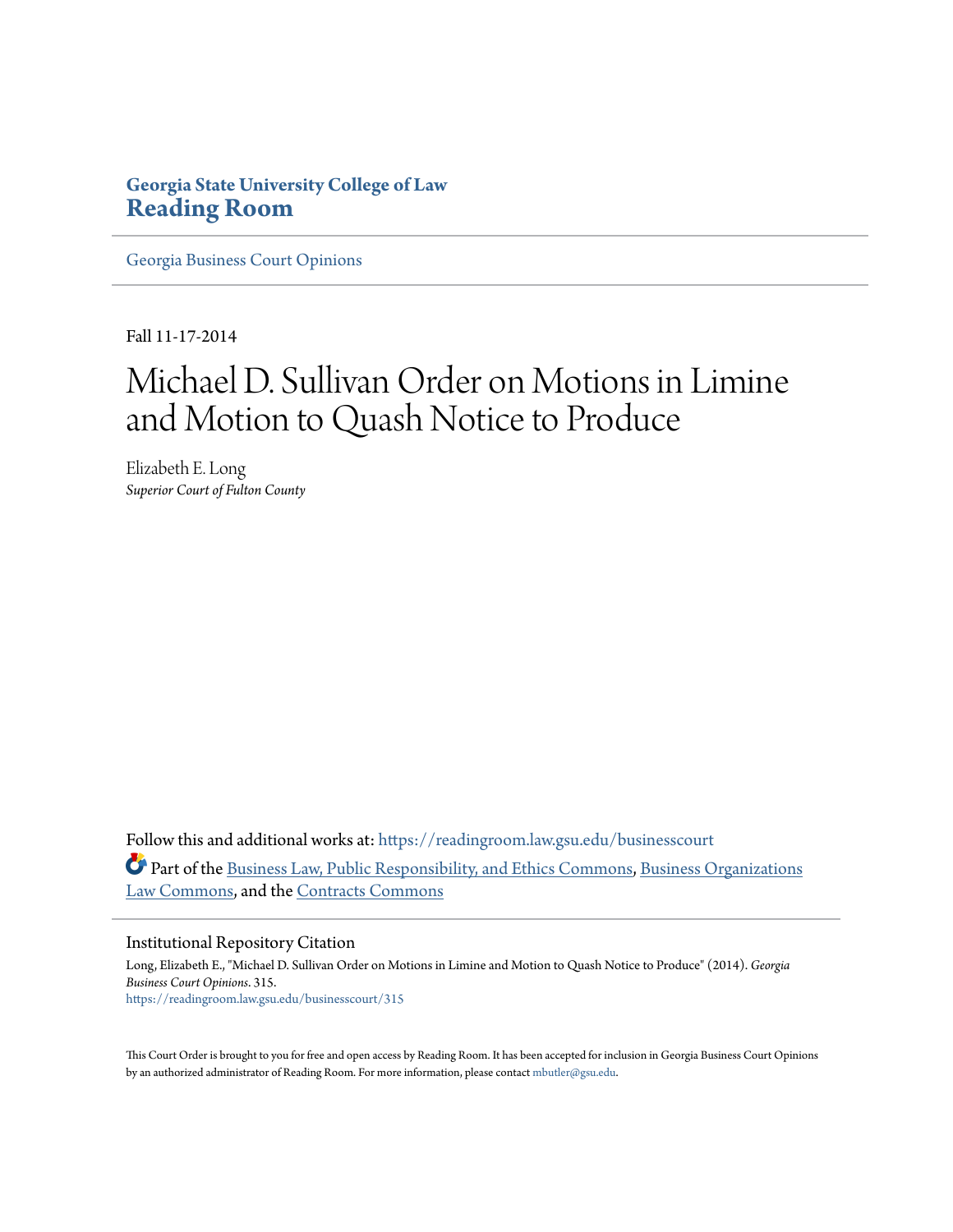

#### IN THE SUPERIOR COURT OF FULTON COUNTY STATE OF GEORGIA  $F = 1$

| MICHAEL D. SULLIVAN,                                    | FILED IN UFFIUE                         |
|---------------------------------------------------------|-----------------------------------------|
| Plaintiff,                                              | NOV 1 7 2014                            |
| v.                                                      | Civil Action File No. FULTON COUNTY, GA |
| JAMES A. TORCHIA, et al.                                | 2013CV229283                            |
| Defendants/Third-Party Plaintiffs,                      |                                         |
| v.                                                      |                                         |
| <b>SULLIVAN PROPERTIES, LP and BMLS</b><br>CORPORATION, |                                         |
| Proposed Third-Party Defendants.                        |                                         |

#### ORDER ON MOTIONS IN LIMINE AND MOTION TO QUASH NOTICE TO PRODUCE

Before the Court are (1) Defendants' Motion in Limine; (2) Plaintiff's Motion In Limine No. 1 (Excluding Reference to Alleged Sexual Assault); (3) Plaintiff's Motion In Limine No. 2 (Excluding Reference to Failure to Pay Back Taxes); and (4) Defendants' Motion to Quash Notice to Produce. Having considered the motions and arguments and representations made in the course of the Pre-Trial Conference held on November 13, 2014, the Court finds as follows:

## Defendants' Motion in Limine

Defendants present an omnibus motion in limine with 20 separate parts; each part is discussed below as a separate motion:

1. Defendants move to invoke the rule of sequestration under O.C.G.A. § 24-6-615. Motion is GRANTED.

2. Defendants move to bar introduction of evidence of settlement discussions. Motion is GRANTED.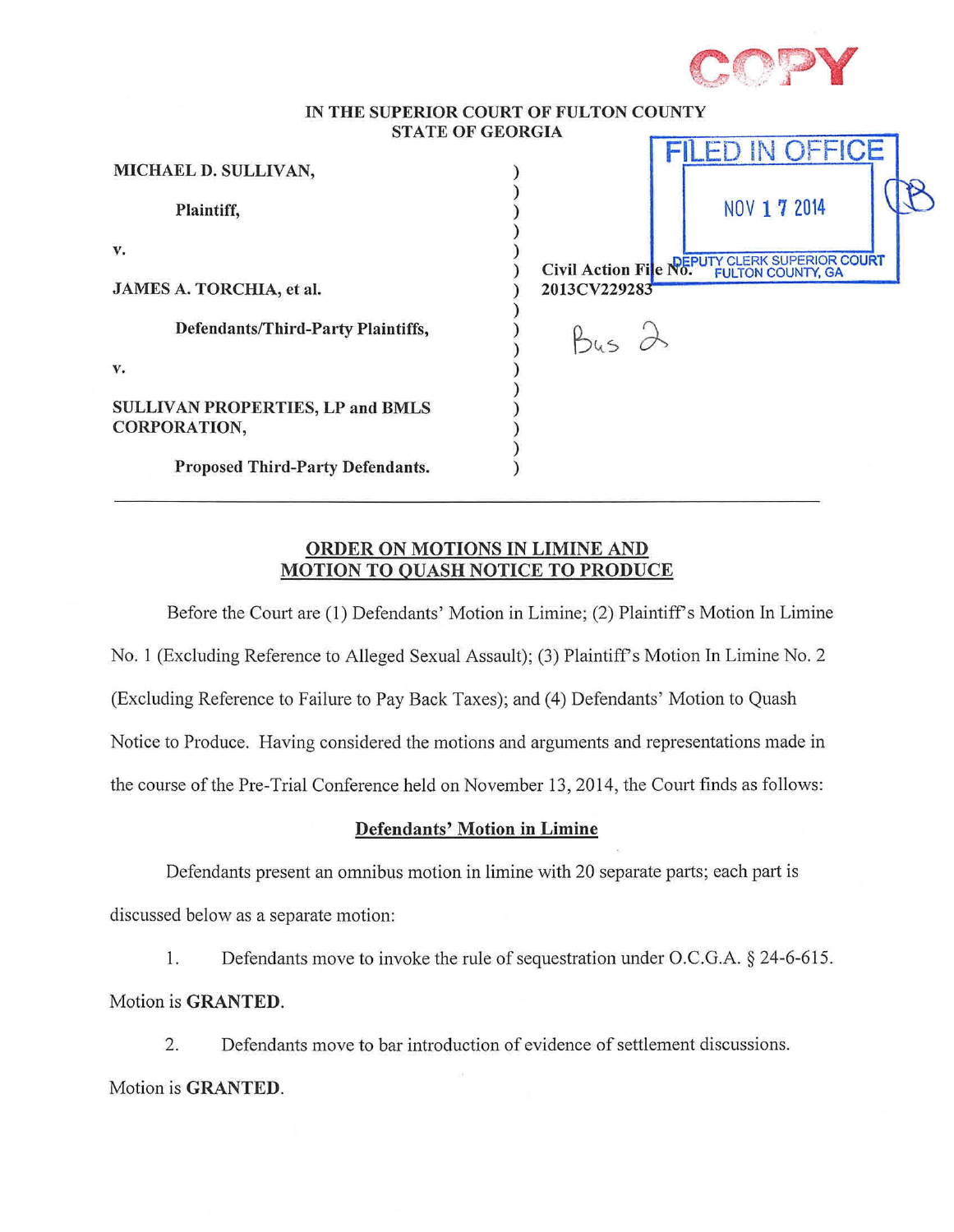3. Defendants move to exclude texts between Sullivan and Torchia that are overly prejudicial and/or irrelevant. Motion is **GRANTED**.

4. Defendants move to exclude evidence of certain lawsuits involving Defendants. Motion is **GRANTED in part and DENIED in part.** Reference to the USI litigation will be allowed. *(Universal Settlements Int'l, Inc.* v. *Nat'l Viatical, Inc.,* Case No.1 :07-cvI243 (W.D. Mich); *Nat 'I Viatical, Inc.* v. *Universal Settlements Int'!, Inc.,* Case No.1: 11-cv-1226 (W.D. Mich.)).

5. Defendants move to bar introduction of evidence or argument regarding damages that have not been specially pled. The Court acknowledges receipt of Plaintiff's First. Amendment to Paragraphs 113, 118, 124, 131, 138, 151 of Plaintiff's Complaint filed with this Court on November 12,2014. Motion is **RESERVED.** 

6. Defendants move to bar introduction of unredacted financial records. Motion is **GRANTED.** 

7. Defendants move to exclude testimony regarding any alleged extramarital affair between Carly Sullivan and James Torchia. Motion is **GRANTED.** 

8. Defendants move to exclude evidence of complaints made by Torchia about Sullivan to the IRS, Judge Bagley, and the U.S. Attorney. Motion is **GRANTED.** 

9. Defendants move to exclude evidence that National Viatical, Inc. ("NVI") is an assigned judgment creditor of Sullivan. Motion is **GRANTED.** 

10. Defendants move to bar all evidence and testimony that Sullivan owned any interest in NVI on the basis of judicial estoppel. Motion is **DENIED.** 

11. Defendants move to exclude lay witness testimony that Sullivan owned an interest in NVI. The Court will allow testimony of witnesses with personal knowledge of indicia of

2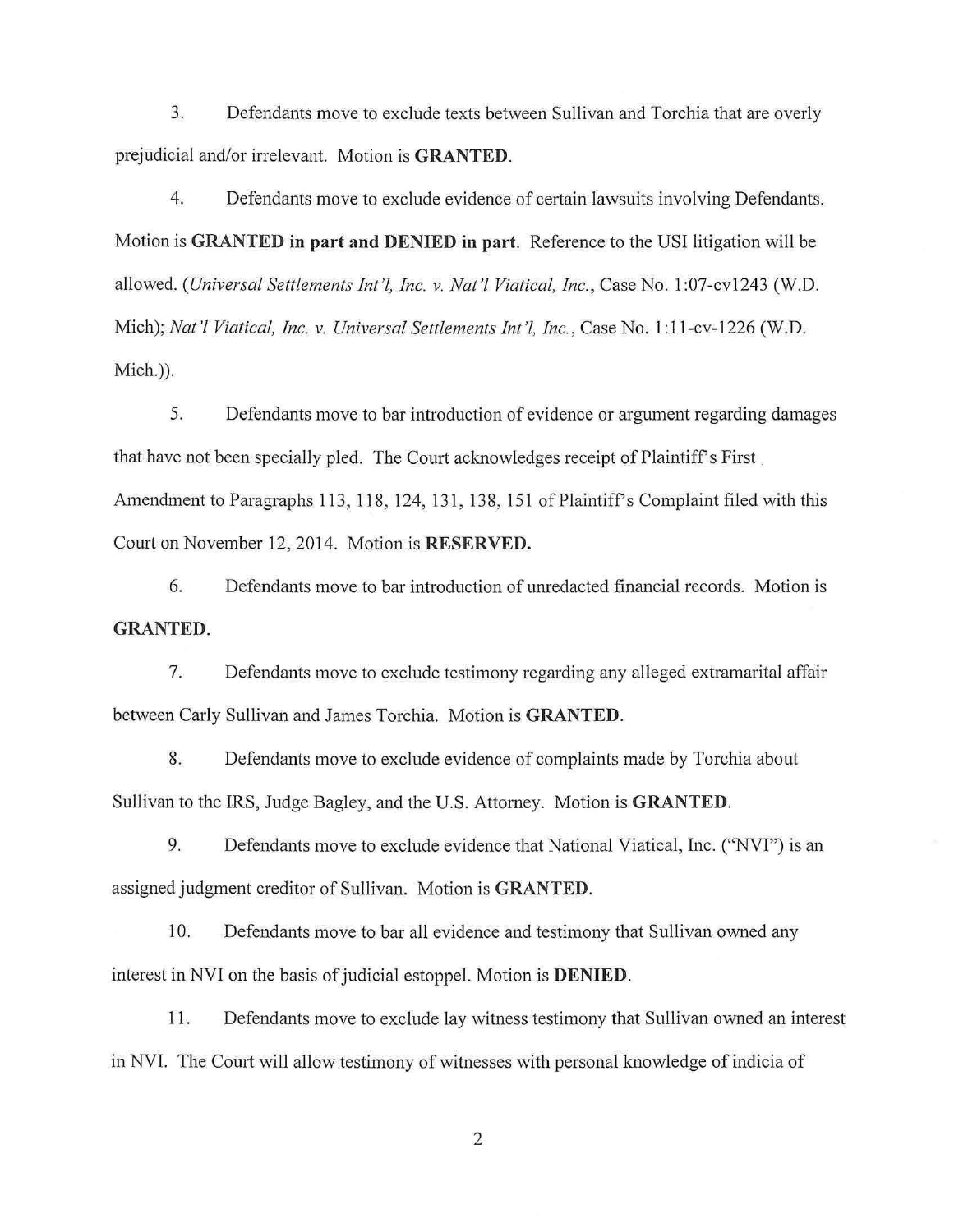partnership or ownership interest, but will not allow hearsay or impermissible speculation as specifically prohibited under the rules of evidence. As such, Motion is **RESERVED.** 

12. Defendants move to exclude testimony and evidence relating to oral agreements for the ownership of real property owned by NVI—NVI corporate office property and a lake lot. Plaintiff has acknowledged that NVI is not the owner of the lake lot and will not introduce evidence or testimony regarding same. Otherwise, Motion is **DENIED.** 

13. Defendants move to exclude hearsay testimony from Sullivan that he received opinions from accountants that he was not required to file personal income taxes. Motion is **GRANTED.** 

14. Defendants move to exclude certain documentary evidence as hearsay. Motion is **GRANTED** subject to Plaintiff's argument and the Court's determination as to whether a hearsay exception applies when and if the evidence is proffered at trial.

15. Defendants move to exclude testimony from Sullivan and other witnesses that other individuals "believed" or "knew" that Sullivan owned NVI because that testimony would be impermissible speculation without personal knowledge and hearsay. Motion is **GRANTED.** 

16. Defendants move to exclude all evidence relating to Sullivan's alleged claim an damages from Access Atlanta. Motion is **GRANTED.** 

17. Defendants move to exclude any testimony or evidence that Defendants' attorney, James Graham, breached a fiduciary duty to Sullivan. Motion is **GRANTED.** 

18. Defendants move to exclude testimony and evidence regarding the creation of offshore entities paid for by NVI as irrelevant and overly prejudicial. Motion is **DENIED.** 

19. Defendants move to exclude all testimony and evidence of Sullivan's alleged entitlement to proceeds of the sale of Synergy as time-barred under the applicable statute of

3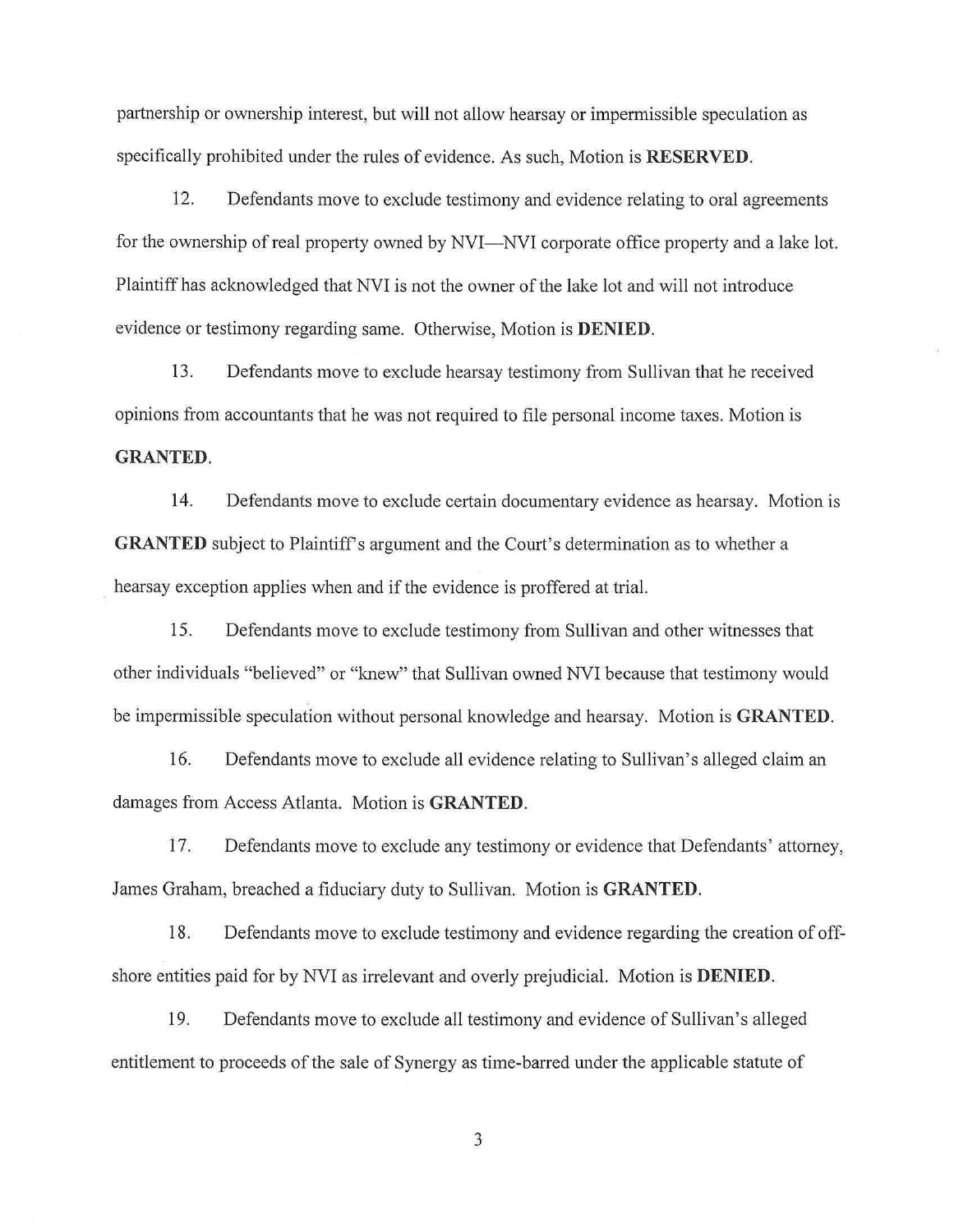limitations. Motion is **DENIED.** 

20. Defendants move to exclude all testimony and evidence of Sullivan's alleged partnership and ownership in NVI as time-barred under the applicable statute of limitations. Motion is **DENIED.** 

#### **Plaintiffs Motion in Limine No.1 (Excluding Reference to Alleged Sexual Assault)**

Plaintiff moves to exclude reference to rape and/or sexual assault charges filed against him. Motion is **GRANTED.** 

#### **Plaintiffs Motion in Limine No.2 (Excluding Reference to Failure to Pay Back Taxes).**

Plaintiff filed this motion to exclude reference to his failure to pay back taxes. Plaintiff represented that this motion was withdrawn at the Pre-Trial Conference. Therefore, Motion is **MOOT.** 

#### **Defendants' Motion to Quash Notices to Produce**

Defendants filed their Motion to Quash the production of certain documents requested in Plaintiffs Notices to Produce. The Court will address each category of documents requested in turn:

First, Defendants move to quash the production of documents relating to the sale of assets of Access Atlanta. Defendants assert the request is unreasonable because any purported claim arising between Torchia and Sullivan out of any alleged partnership in Access Atlanta is unrelated to claims alleging a partnership or ownership interest in NVI and have only been raised in the proposed pre-trial order. The Court agrees; therefore, the request to quash this set of documents is **GRANTED.** 

Next, Defendants object to Plaintiff's notice to produce certain bank records, account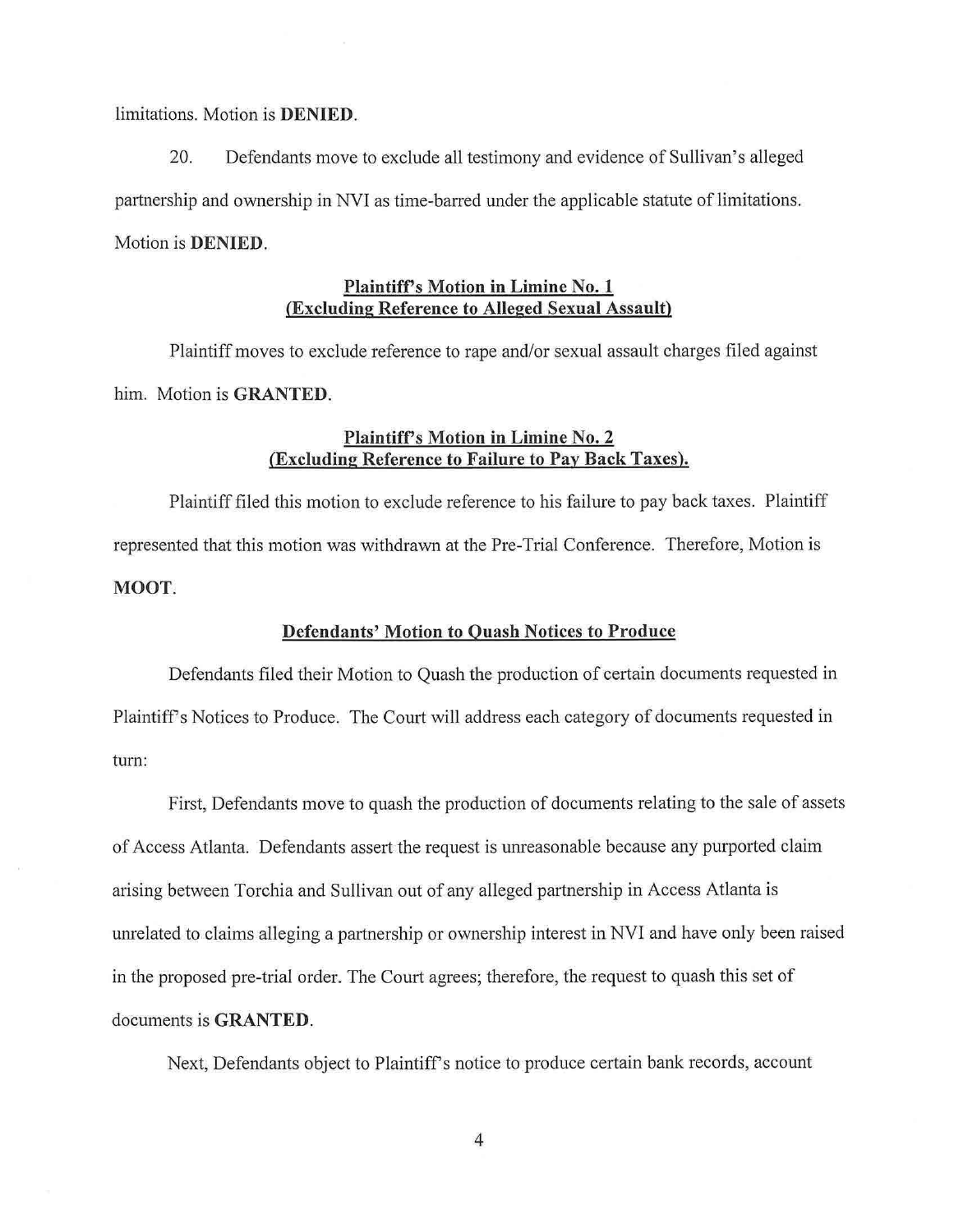records, and Quickbook reports from NVI, Credit Nation Lending Services, LLC ("CNLS"), and Credit Nation Auto Sales, LLC ("CNAS"). Defendants assert that the time period during which records are sought are unreasonably overbroad. The Court agrees; therefore, the request to quash this set of documents is **GRANTED in part** and the Defendants' production of documents in this category shall be limited to NVI's financial records from 2007 to June of 2009. Defendants also argue that the cost of producing all the financial records is unreasonably burdensome, particularly retrieval of information from Quickbooks. The Court will reserve its ruling on the allocation of reasonable expenses resulting from the limited production of banking and Quickbooks documents as requested by the notices to produce and as limited in scope herein.

Finally, Defendants object to the production of viatical policies as they existed in June of 2009 and "policy tracking reports." Defendants argue that retrieving requested viatical policies as they existed in June of 2009 will be overly burdensome given the substantial expense to collect and produce the policies as they existed at a particular point in time. Defendants also argue that the "policy tracking reports" contain irrelevant and confidential medical information for non-party viators. The Court agrees; therefore, the request to quash this set of documents is

### **GRANTED.**

**SO ORDERED** this  $\frac{|1|^{4h}}{h}$  day of November, 2014.

abithe

ELIZABETH E: LONG. Senior Judge Superior Court of Fulton County Atlanta Judicial Circuit